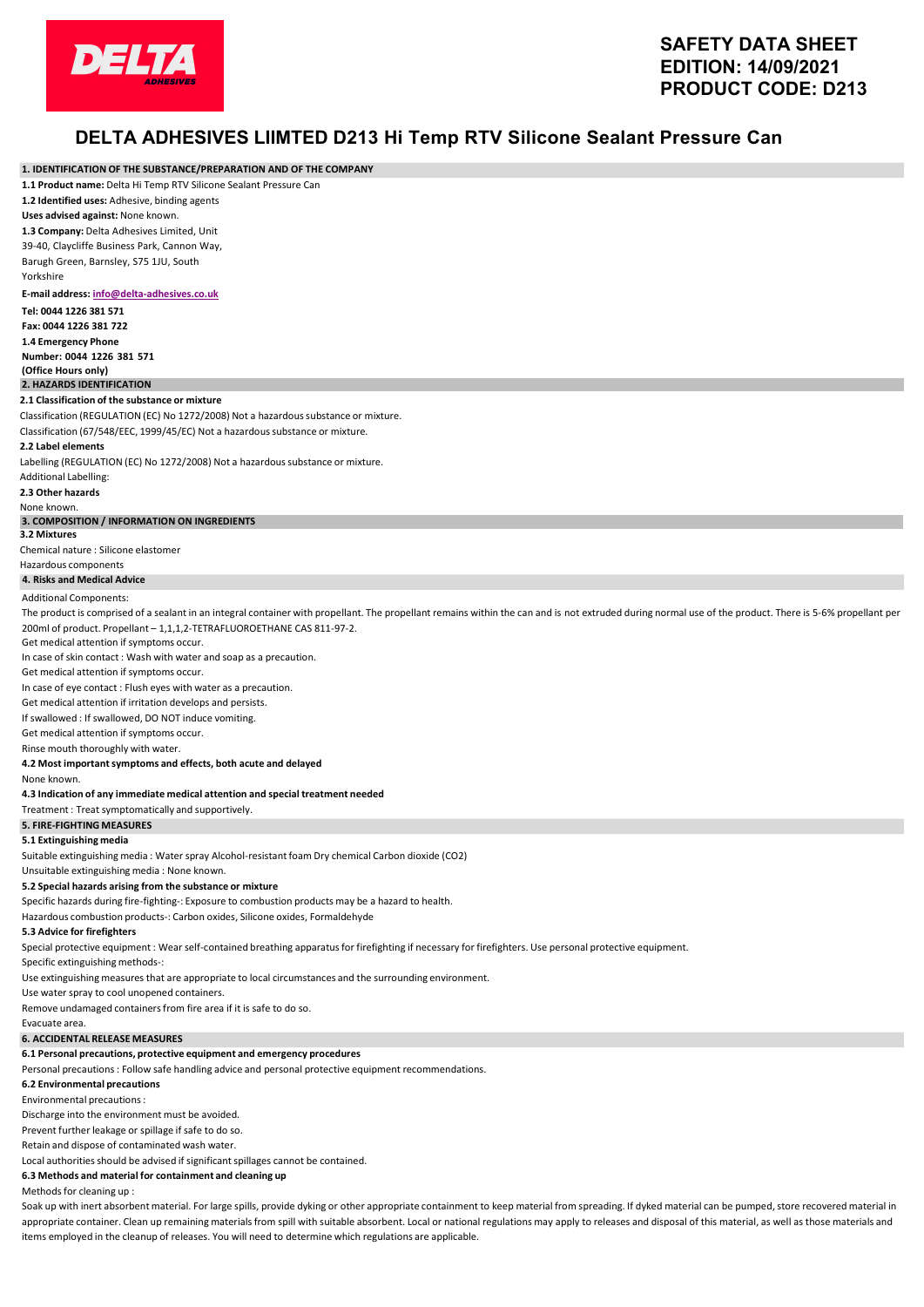

## **SAFETY DATA SHEET EDITION: 14/09/2021 PRODUCT CODE: D213**

Sections 13 and 15 of this SDS provide information regarding

certain local or national requirements.

6.4 Reference to other sections

See sections: 7, 8, 11, 12 and 13.

**7. HANDLING AND STORAGE**

**7.1 Precautions for safe handling** 

Technical measures : See Engineering measures under EXPOSURE CONTROLS/PERSONAL PROTECTION section.

Local/Total ventilation : Use only with adequate ventilation.

Advice on safe handling : Handle in accordance with good industrial hygiene and safety practice.

Take care to prevent spills, waste and minimize release to the environment.

Hygiene measures : Ensure that eye flushing systems and safety showers are located close to the working place. When using do not eat, drink or smoke. Wash contaminated clothing before re-use. **7.2 Conditionsfor safe storage, including any incompatibilities**

Requirements for storage areas and containers : Keep in properly labelled containers. Store in accordance with the particular national regulations.

Advice on common storage : Do not store with the following product types:

Strong oxidizing agents

#### **7.3 Specific end use(s)**

Specific use(s) : These precautions are for room temperature handling. Use at

elevated temperature or aerosol/spray applications may require added precautions.

| 8. EXPOSURE CONTROLS / PERSONAL PROTECTION |         |                                   |                                |         |
|--------------------------------------------|---------|-----------------------------------|--------------------------------|---------|
| Occupational Exposure Limits               |         |                                   |                                |         |
| Components                                 | CAS-No. | Value type (Form<br>of exposure)  | Control parameters             | Basis   |
| Amorphous fumed<br>silica                  |         | 112945-52 TWA (inhalable<br>dust) | $6 \text{ mg/m}$ 3<br>(Silica) | GB EH40 |

Further information

For the purposes of these limits, respirable dust and inhalable dust are those fractions of airborne dust which will be collected when sampling is undertaken in accordance with the methods described in MDHS14/3 General methods for sampling and gravimetric analysis of respirable and inhalable dust, The COSHH definition of a substance hazardous to health includes dust of any kind when present at a concentration in air equal to or greater than 10 mg.m-3 8-hour TWA of inhalable dust or 4 mg.m-3 8-hour TWA of respirable dust. This means that any dust will be subject to COSHH if people are exposed above these levels. Some dusts have been assigned specific WELs and exposure to these must comply with the appropriate limit., Most industrial dusts contain particles of a wide range of sizes. The behaviour, deposition and fate of any particular particle after entry into the human respiratory system and the body response that it elicits, depend on the nature and size of the particle. HSE distinguishes two size fractions for limit-setting purposes termed 'inhalable' and 'respirable'., Inhalable dust approximates to the fraction of airborne material that enters the nose and mouth during breathing and is therefore available for deposition in the respiratory tract. Respirable dust approximates to the fraction that penetrates to the gas exchange region of the lung. Fuller definitions and explanatory material are given in MDHS14/3., Where dusts contain components that have their own assigned WEL, all the relevant limits should be complied with., Where no specific short-term exposure limit is listed,

a figure three times the long-term exposure should be used

| c times the long-term exposare should be ased |                 |             |         |
|-----------------------------------------------|-----------------|-------------|---------|
|                                               | TWA (Respirable | 2.4 $mg/m3$ | GB EH40 |
|                                               | dust)           | (Silica)    |         |

#### Further information

For the purposes of these limits, respirable dust and inhalable dust are those fractions of airborne dust which will be collected when sampling is undertaken The choice of a filter type depends on the amount and type of chemical being handled in the workplace. Regarding filter characteristics, contact your respiratory protection supplier.

Hand protection: Chemical protective gloves should be worn: Butyl rubber. Nitrile rubber. Neoprene rubber. Silver shield(TM). 4H(TM). Viton(TM). Regarding glove's breakthrough time, contact your chemical protective glove supplier.

Eye/face protection: Safety glasses should be worn.

Skin protection: Protective equipment is not normally necessary.

Hygiene measures: Exercise good industrial hygiene practice. Wash after handling, especially before eating, in accordance with the methods described in MDHS14/3 General methods for sampling and gravimetric analysis of respirable and inhalable dust, The COSHH definition of a substance hazardous to health includes dust of any kind when present at a concentration in air equal to or greater than 10 mg.m-3 8-hour TWA of inhalable dust or 4 mg.m-3 8-hour TWA of respirable dust. This means that any dust will be subject to COSHH if people are exposed

above these levels. Some dusts have been assigned specific WELs and exposure to these must comply with the appropriate limit., Most industrial dusts contain particles of a wide range of sizes. The behaviour, deposition and fate of any particular particle after entry into the human respiratory system and the body response that it elicits, depend on the nature and size of the particle. HSE distinguishes two size fractions for limit-setting purposes termed 'inhalable'

and 'respirable'., Inhalable dust approximates to the fraction of airborne material that enters the nose and mouth during breathing and is therefore available for deposition in the respiratory tract. Respirable dust approximates to the fraction that penetrates to the gas exchange region of the lung. Fuller definitions and explanatory material are given in MDHS14/3., Where dusts contain components that have their own assigned WEL, all the relevant limits should be complied with., Where no specific short-term exposure limit is listed, a figure three times the long-term exposure should be used

8.2 Exposure controls

Engineering measures

Processing may form hazardous compounds(see section 10). 

Ensure adequate ventilation, especially in confined areas.

Minimize workplace exposure concentrations.

Personal protective equipment

Eye protection :

Wear the following personal protective equipment: Safety glasses

Hand protection

Remarks: Wash hands before breaks and at the end of workday.

Skin and body protection :

Skin should be washed after contact. 

Respiratory protection :

Use respiratory protection unless adequate local exhaust ventilation is provided or exposure assessment demonstrates that exposures are within recommended exposure guidelines.

### Filter type : Organic vapour type (A) **9. PHYSICAL AND CHEMICAL PROPERTIES**

9.1 Information on basic physical and chemical properties

| Appearance:      | paste             |
|------------------|-------------------|
| Colour:          | Black             |
| Odour:           | Acetic acid       |
| Odour Threshold: | No data available |
| pH:              | Not applicable    |
|                  |                   |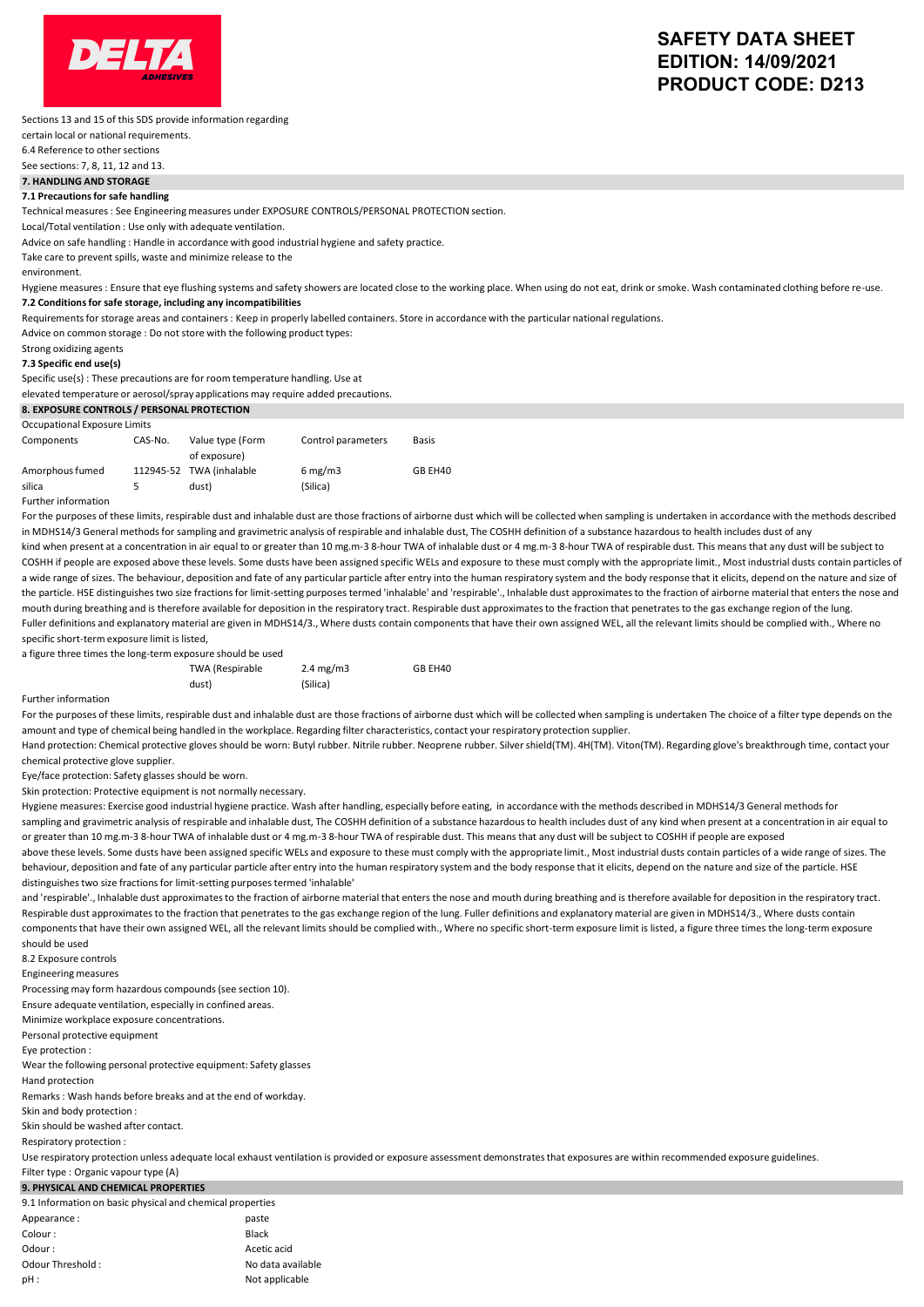

# **SAFETY DATA SHEET EDITION: 14/09/2021 PRODUCT CODE: D213**

| Melting point/freezing point :                                                                                                         |                    | No data available                                                                                                                                                                                    |
|----------------------------------------------------------------------------------------------------------------------------------------|--------------------|------------------------------------------------------------------------------------------------------------------------------------------------------------------------------------------------------|
| Initial boiling point and boiling range :                                                                                              |                    | Not applicable                                                                                                                                                                                       |
| Flash point:                                                                                                                           |                    | >100 °C                                                                                                                                                                                              |
| Evaporation rate:                                                                                                                      |                    | Not applicable                                                                                                                                                                                       |
| Flammability (solid, gas) :<br>Upper explosion limit :                                                                                 |                    | Not classified as a flammability hazard<br>No data available                                                                                                                                         |
| Lower explosion limit :                                                                                                                |                    | No data available                                                                                                                                                                                    |
| Vapour pressure :                                                                                                                      |                    | Not applicable                                                                                                                                                                                       |
| Relative vapour density :                                                                                                              |                    | No data available                                                                                                                                                                                    |
| Relative density:                                                                                                                      |                    | 1.02                                                                                                                                                                                                 |
| Solubility(ies)                                                                                                                        |                    |                                                                                                                                                                                                      |
| Water solubility:<br>Partition coefficient: n:                                                                                         |                    | No data available<br>No data available                                                                                                                                                               |
| octanol/water                                                                                                                          |                    |                                                                                                                                                                                                      |
| Auto-ignition temperature :                                                                                                            |                    | No data available                                                                                                                                                                                    |
| Thermal decomposition :                                                                                                                |                    | No data available Viscosity                                                                                                                                                                          |
| Viscosity, dynamic:                                                                                                                    |                    | Not applicable                                                                                                                                                                                       |
| Explosive properties :                                                                                                                 |                    | Not explosive                                                                                                                                                                                        |
| Oxidizing properties :                                                                                                                 |                    | The substance or mixture is not classified as oxidizing.                                                                                                                                             |
| 9.2 Other information                                                                                                                  |                    | Molecular weight : No data available                                                                                                                                                                 |
| <b>SECTION 10: Stability and reactivity</b><br>10.1 Reactivity                                                                         |                    |                                                                                                                                                                                                      |
| Not classified as a reactivity hazard.                                                                                                 |                    |                                                                                                                                                                                                      |
| 10.2 Chemical stability                                                                                                                |                    |                                                                                                                                                                                                      |
| Stable under normal conditions.                                                                                                        |                    |                                                                                                                                                                                                      |
| 10.3 Possibility of hazardous reactions                                                                                                |                    |                                                                                                                                                                                                      |
| Hazardous reactions : Use at elevated temperatures may form highly hazardous                                                           |                    |                                                                                                                                                                                                      |
| compounds. Can react with strong oxidizing agents.                                                                                     |                    |                                                                                                                                                                                                      |
| Hazardous decomposition products will be formed at elevated temperatures.<br>10.4 Conditions to avoid Conditions to avoid: None known. |                    |                                                                                                                                                                                                      |
| 10.5 Incompatible materials                                                                                                            |                    |                                                                                                                                                                                                      |
| Materials to avoid: Oxidizing agents                                                                                                   |                    |                                                                                                                                                                                                      |
| 10.6 Hazardous decomposition products                                                                                                  |                    |                                                                                                                                                                                                      |
| Thermal decomposition: Formaldehyde                                                                                                    |                    |                                                                                                                                                                                                      |
| 11: Toxicological information                                                                                                          |                    |                                                                                                                                                                                                      |
| 11.1 Information on toxicological effects                                                                                              |                    |                                                                                                                                                                                                      |
| Information on likely routes of : Skin contact                                                                                         |                    |                                                                                                                                                                                                      |
| exposure Ingestion<br>Eye contact                                                                                                      |                    |                                                                                                                                                                                                      |
| Acute toxicity.                                                                                                                        |                    |                                                                                                                                                                                                      |
| Not classified based on available information                                                                                          |                    |                                                                                                                                                                                                      |
| Skin corrosion/irritation.                                                                                                             |                    | Not classified based on available information                                                                                                                                                        |
| Product:                                                                                                                               |                    |                                                                                                                                                                                                      |
| Result:                                                                                                                                | No skin irritation |                                                                                                                                                                                                      |
|                                                                                                                                        |                    | Remarks: Based on data from similar materials                                                                                                                                                        |
| Serious eye damage/eye irritation.                                                                                                     |                    | Not classified based on available information                                                                                                                                                        |
| Product:<br>Result:                                                                                                                    | No eye irritation  |                                                                                                                                                                                                      |
|                                                                                                                                        |                    | Remarks: Based on data from similar materials                                                                                                                                                        |
| Respiratory or skin sensitisation.                                                                                                     |                    |                                                                                                                                                                                                      |
| Skin sensitisation:                                                                                                                    |                    | Not classified based on available information                                                                                                                                                        |
| Respiratory sensitisation:                                                                                                             |                    | Not classified based on available information                                                                                                                                                        |
| Germ cell mutagenicity                                                                                                                 |                    | Not classified based on available information.                                                                                                                                                       |
| Carcinogenicity                                                                                                                        |                    | Not classified based on available information                                                                                                                                                        |
| Reproductive toxicity<br>STOT - single exposure.                                                                                       |                    | Not classified based on available information.<br>Not classified based on available information                                                                                                      |
| STOT - repeated exposure.                                                                                                              |                    | Not classified based on available information                                                                                                                                                        |
| Aspiration toxicity                                                                                                                    |                    | Not classified based on available information                                                                                                                                                        |
| 12: Ecological information                                                                                                             |                    |                                                                                                                                                                                                      |
| 12.1 Toxicity                                                                                                                          |                    | No data available                                                                                                                                                                                    |
| 12.2 Persistence and degradability                                                                                                     |                    | No data available                                                                                                                                                                                    |
| 12.3 Bioaccumulative potential                                                                                                         |                    | No data available                                                                                                                                                                                    |
| 12.4 Mobility in soil<br>12.5 Results of PBT and vPvB assessment                                                                       |                    | No data available<br>Not relevant                                                                                                                                                                    |
| 12.6 Other adverse effects                                                                                                             |                    | No data available                                                                                                                                                                                    |
| 13: Disposal considerations                                                                                                            |                    |                                                                                                                                                                                                      |
| 13.1 Waste treatment methods                                                                                                           |                    |                                                                                                                                                                                                      |
|                                                                                                                                        |                    | Product : Dispose of in accordance with local regulations. According to the European Waste Catalogue, Waste Codes are not product specific, but application specific. Waste codes should be assigned |
|                                                                                                                                        |                    | by the user, preferably in discussion with the waste disposal authorities. Contaminated packaging: Dispose of as unused product. Empty containers should be taken to an approved waste handling      |
| site for recycling or disposal.                                                                                                        |                    |                                                                                                                                                                                                      |
| 14: Transport information<br>14.1 UN number                                                                                            |                    | <b>UN 1950</b>                                                                                                                                                                                       |
| 14.2 UN proper shipping name                                                                                                           | ADR                | 1950 AEROSOLS                                                                                                                                                                                        |

14.3 Transport hazard class(es)

AEROSOLS Aerosols, non-flammable 2 5A Gases 2.2 IMDG IATA Class Label